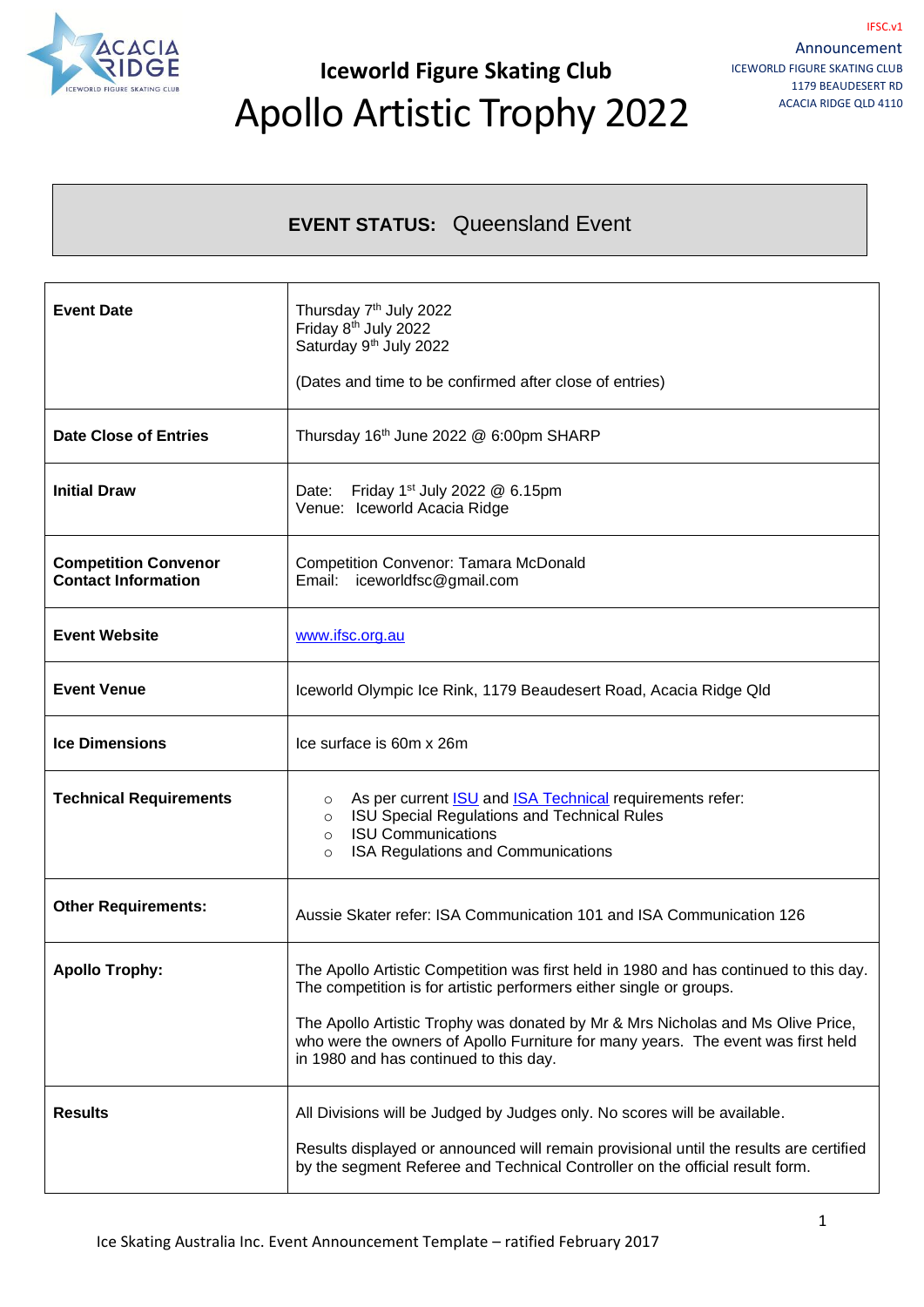

Apollo Artistic Trophy 2022

| <b>Event Officials</b>             | Judge/s Technical Controller and/or Technical Specialist and Data Operator/Video<br>Replay Operator for any scheduled events are by invitation.                                                                                                                                                                                                                                                                                                                                                            |  |
|------------------------------------|------------------------------------------------------------------------------------------------------------------------------------------------------------------------------------------------------------------------------------------------------------------------------------------------------------------------------------------------------------------------------------------------------------------------------------------------------------------------------------------------------------|--|
| <b>Membership Requirements</b>     | At close of entries, all Australian competitors must be a full financial member of<br>their relevant State Association and an affiliated club.<br>(Inclusive of ISA Insurance Registration either directly or via their state association).<br>The membership must be valid during the full competition period.<br>All Aussie Skate entrants must also be registered with ISA Aussie Skate and<br>currently enrolled in Aussie Skate.                                                                      |  |
| <b>Insurance/Liability</b>         | All members of State Associations are covered under the ISA National Insurance<br>Policy while participating in the event. This policy includes Sport Accident cover.<br>ISA & Ice Skating Queensland assume no responsibility for other persons in<br>connection with this event.<br>ISA & Ice Skating Queensland assume no responsibility for other persons in<br>connection with this event.<br>ISA recommends that any person travelling to an interstate event consider personal<br>travel insurance. |  |
| <b>Eligibility to Compete</b>      | Skaters Preliminary and above must have passed the relevant ISA Test level at the<br>close of entries<br>Competitors in Aussie Skate divisions must compete at the highest test level<br>passed by the competition closing date and cannot enter a level lower than that<br>which they have previously competed.<br>Aussie Skaters refer: ISA Communication 101 & ISA Communication 126                                                                                                                    |  |
| <b>Practice Sessions</b>           | There is NO Official Practice in-conjunction with this competition                                                                                                                                                                                                                                                                                                                                                                                                                                         |  |
| <b>COMPETITION ENTRY DETAILS</b>   |                                                                                                                                                                                                                                                                                                                                                                                                                                                                                                            |  |
| <b>Conditions for Online Entry</b> | All entries must be completed online prior to the closing date. Please visit<br>www.ifsc.org.au to complete your entry.<br>All Interstate competitors must notify their relevant state association of their entry<br>submission prior to entering.<br>All state associations will be asked to confirm that entrants are full financial<br>members in good standing, of both the state association and an affiliated club.                                                                                  |  |
| <b>Payment Process</b>             | Specified payment option:<br>Online Payment at time of entry                                                                                                                                                                                                                                                                                                                                                                                                                                               |  |
| <b>Entry Conditions</b>            | Entries will not be considered completed unless accompanied by:                                                                                                                                                                                                                                                                                                                                                                                                                                            |  |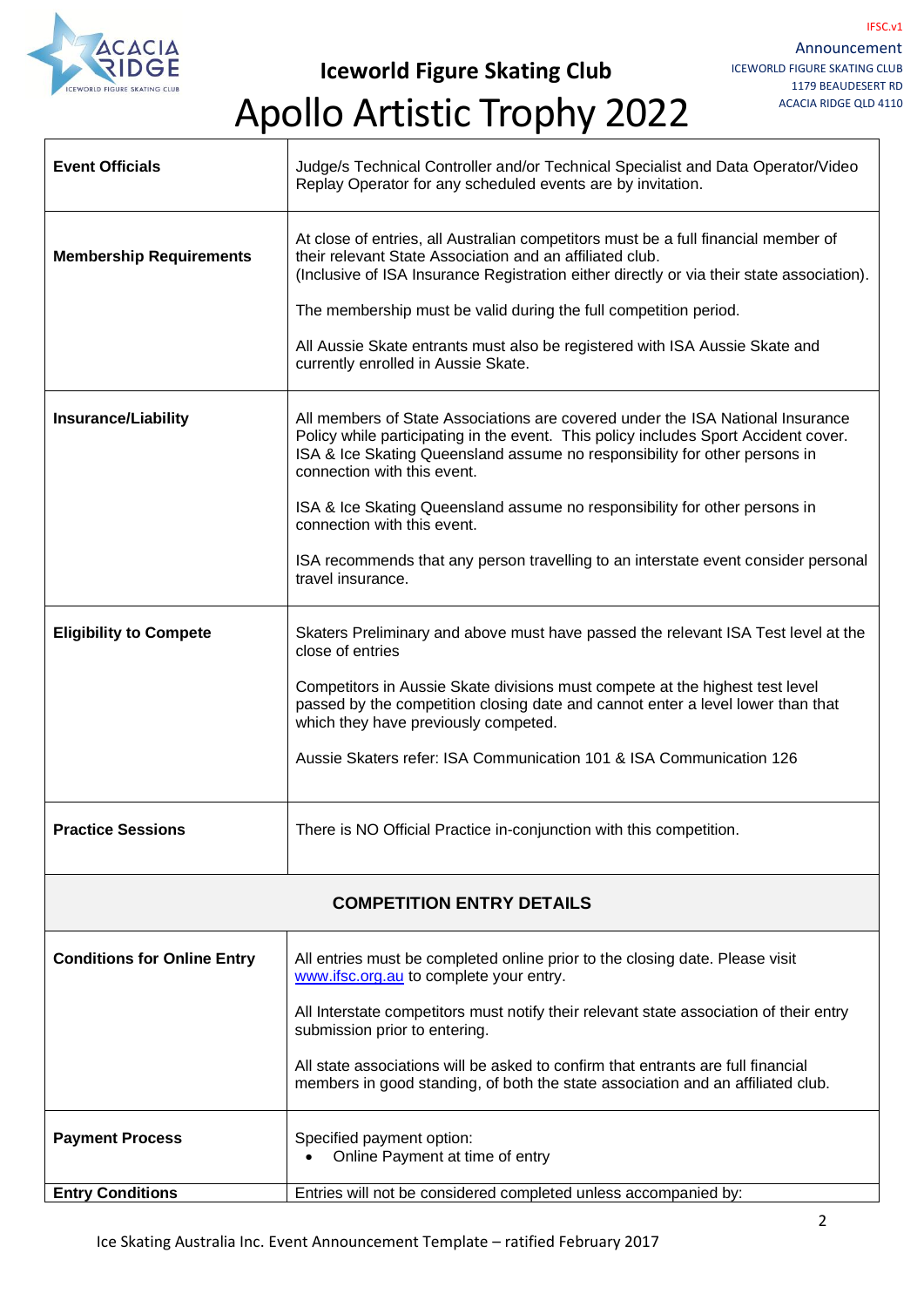

**Iceworld Figure Skating Club**

IFSC.v1

# Apollo Artistic Trophy 2022

|                                                  | Full Payment at the time of entry                                                                                                                                                                                                                                                                                                                                                                                                                                                                                                                                                                                                                                                                                                   |  |
|--------------------------------------------------|-------------------------------------------------------------------------------------------------------------------------------------------------------------------------------------------------------------------------------------------------------------------------------------------------------------------------------------------------------------------------------------------------------------------------------------------------------------------------------------------------------------------------------------------------------------------------------------------------------------------------------------------------------------------------------------------------------------------------------------|--|
|                                                  | Late entries will not be accepted after the closing date $(16th$ June 2022)                                                                                                                                                                                                                                                                                                                                                                                                                                                                                                                                                                                                                                                         |  |
| <b>Divisions</b>                                 | Apollo - Singles and Groups (up to 4 skaters)                                                                                                                                                                                                                                                                                                                                                                                                                                                                                                                                                                                                                                                                                       |  |
|                                                  | Mens & Ladies can be combined in divisions below                                                                                                                                                                                                                                                                                                                                                                                                                                                                                                                                                                                                                                                                                    |  |
|                                                  | Division A:<br>Aussie Skate (Aussie Skate 1 to Freeskate 4)<br>O<br>Division B:<br>Preliminary<br>$\circ$<br>Elementary / Basic Novice<br>Division C:<br>$\circ$<br>Intermediate Notice / Intermediate<br>Division D:<br>$\circ$<br>$\circ$ Division E:<br>Advanced Novice / Junior / Senior<br>Division F:<br>Adult (All levels)<br>$\circ$<br>NB Levels may be grouped depending on the number of entries.<br>With regard to "Groups" of up to 4 performers in an entry, where the skaters are of<br>different levels, then the division corresponds to the highest level in the group. (e.g.<br>a group consisting of two skaters in Preliminary and two skaters in Basic Novice,<br>will compete in the Basic Novice division). |  |
| <b>Withdrawals</b>                               | Refund only with a medical certificate provided before the draw.<br>No refund permitted after the draw.<br>Prior to the closing date 10% of the entry fee will be deducted from the refund. After<br>close of entries and prior to the draw 25% of the entry fee will be deducted from the<br>refund.                                                                                                                                                                                                                                                                                                                                                                                                                               |  |
| <b>Music Provision and File</b><br><b>Naming</b> | Online via the Online entry form<br><b>Refer ISA Music Protocol</b><br>All competitors will submit a copy of their music electronically via the online entry<br>TOrm.<br>If not received by close of entries, the entry will be considered incomplete.<br>All files must be submitted in the following format: MP3 or MP4<br>Standard File Naming: Division_Segment_Name_RunTime<br><b>IJS Artistic</b><br>Art_Division eg: Art_Elementary_DonnaSmith_1m40s<br><b>Aussie Skate Artistic</b>                                                                                                                                                                                                                                         |  |
|                                                  | ASAR_Division eg: ASAR_AS2_DonnaSmith_1m30s                                                                                                                                                                                                                                                                                                                                                                                                                                                                                                                                                                                                                                                                                         |  |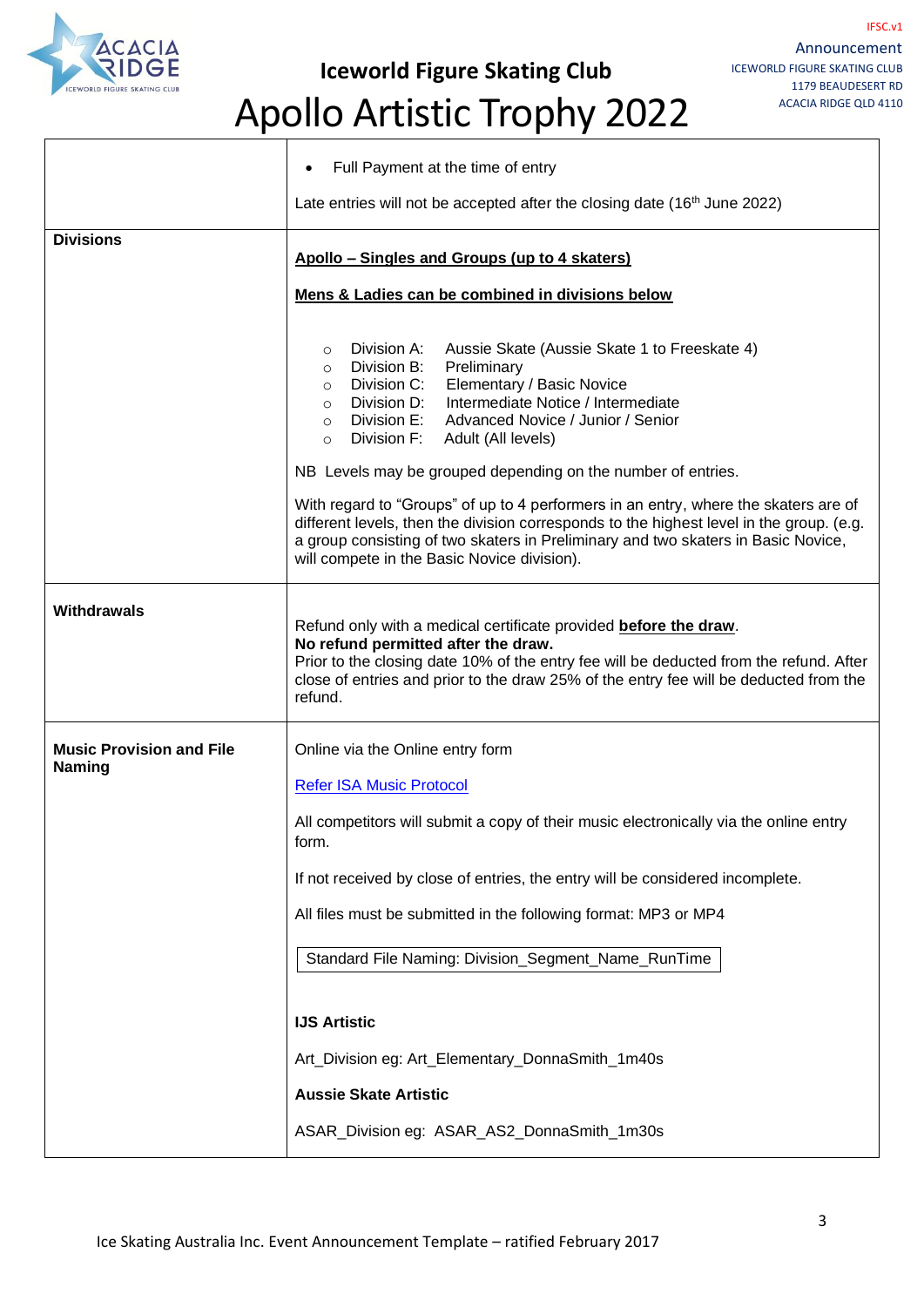

 $\overline{\phantom{a}}$ 

**Iceworld Figure Skating Club**

┑

# Apollo Artistic Trophy 2022

| <b>Other Music file notes</b> | All competitors must have on hand at the event, a backup copy of their competition<br>music on and must be labelled with name and division:<br>CD Strictly 1 track per CD<br>$\blacksquare$<br>USB Strictly 1 track per USB and MUST NOT be recorded with auto<br>play/start<br>Phones will NOT be accepted<br>Music (ISU Rule 343 Singles, Pairs & Dance and ISU Rule 823 SYS): Please<br>note paragraphs 1a), 1b), 1c), 2, 3, 4, re: Music Reproduction.<br>Each program (short program, free skating, Rhythm dance, free dance) must be<br>recorded on a separate file and labelled with competitor division, name and running<br>time of the music. |
|-------------------------------|---------------------------------------------------------------------------------------------------------------------------------------------------------------------------------------------------------------------------------------------------------------------------------------------------------------------------------------------------------------------------------------------------------------------------------------------------------------------------------------------------------------------------------------------------------------------------------------------------------------------------------------------------------|
|                               | The electronic playlist will be deleted at end of competition. All music remains the<br>property of the skater and will not be shared or re- used.                                                                                                                                                                                                                                                                                                                                                                                                                                                                                                      |
| <b>PPC</b>                    | <b>NA</b>                                                                                                                                                                                                                                                                                                                                                                                                                                                                                                                                                                                                                                               |
| <b>Schedule</b>               | A schedule of events will be provided following the closing of entries and published<br>on the LOC website www.ifsc.org.au.                                                                                                                                                                                                                                                                                                                                                                                                                                                                                                                             |
| <b>Awards/Trophies</b>        | The Apollo Trophy will be awarded to an outstanding performance by a skater<br>Preliminary to Basic Novice.                                                                                                                                                                                                                                                                                                                                                                                                                                                                                                                                             |
|                               | Trophies/Medals will be awarded to the first three place-getters of each division.                                                                                                                                                                                                                                                                                                                                                                                                                                                                                                                                                                      |

| <b>ENTRY FEES AND DIVISIONS</b> |                                                                        |                    |  |  |
|---------------------------------|------------------------------------------------------------------------|--------------------|--|--|
| <b>DIVISION</b>                 |                                                                        | <b>ENTRY FEE</b>   |  |  |
| Singles                         | Aussie Skate 1 to Free Skate 4<br>Preliminary to Senior and Adult (FS) | \$30.00<br>\$60.00 |  |  |
| Groups                          | All levels: Per Group                                                  | \$80.00            |  |  |

#### **EVENT REGISTRATION and VENUE ENTRY**

#### Competitors must register **at least 1 hour** prior to their scheduled event